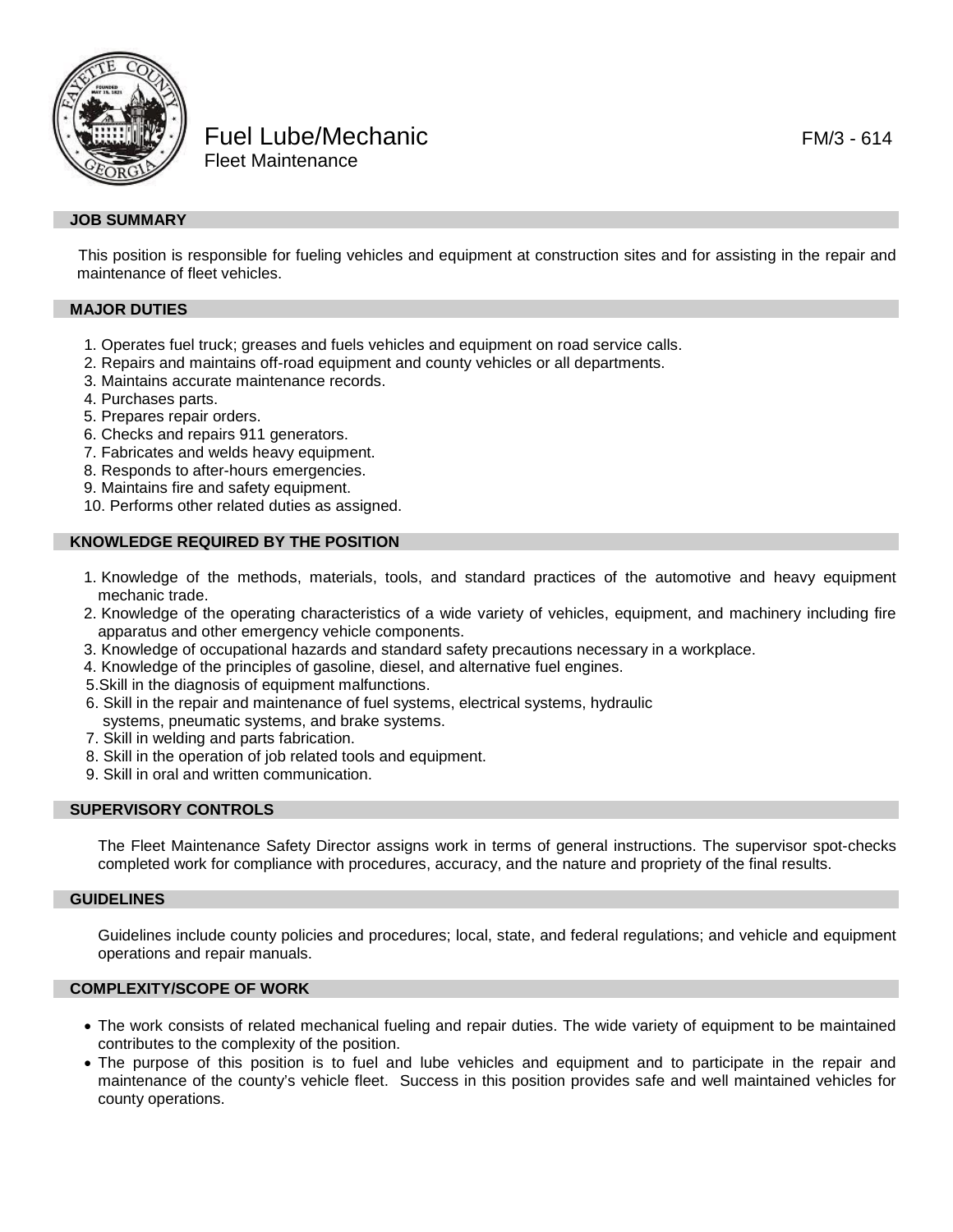### **CONTACTS**

- Contacts are typically with co-workers, vendors and other county employees.
- Contacts are typically to give or exchange information; resolve problems; and provide services.

### **PHYSICAL DEMANDS/ WORK ENVIRONMENT**

- The work is typically performed while sitting at a desk or table or while intermittently sitting, standing, stooping, or walking. The employee occasionally lifts light and heavy objects, climbs ladders, and uses tools or equipment requiring a high degree of dexterity.
- The work is typically performed in an office, garage, or outdoors. The employee is exposed to noise, dust, dirt, grease, machinery with moving parts, irritating chemicals, and occasional cold or inclement weather. The work requires the use of protective devices such as masks, goggles, or gloves.

### **SUPERVISORY AND MANAGEMENT RESPONSIBILITY**

None.

# **SPECIAL CERTIFICATIONS AND LICENSES**

• Possession of a valid State of Georgia driver's license (Class C) and a satisfactory Motor Vehicle Record (MVR) in compliance with County Safety and Loss Control Guidelines. Completion of the State of Georgia Department of Transportation Defensive Driving Course and/or Emergency Vehicle Operation Certification within twelve (12) months of employment.

#### **ADA COMPLIANCE**

• Fayette County is an Equal Opportunity Employer. ADA requires the County to provide reasonable accommodations to qualified individuals with disabilities. Prospective and current employees are invited to discuss accommodations.

### **HIPAA COMPLIANCE**

• The Health Insurance Portability and Accountability Act of 1996, as amended, requires employees to protect the security of Protected Health Information (PHI) however it is obtained, handled, learned, heard or viewed in the course of their work.

#### **DRUG AND ALCOHOL COMPLIANCE**

• In accordance of Fayette County's Substance Abuse Policy of 1996, as amended, all job applicants offered employment will undergo testing for the presence of illegal drugs and alcohol as a condition of employment. In the course of employment, employees are subject to random, reasonable suspicion, post accident and routine fitness for duty testing for illegal drugs and alcohol abuse. Employees are prohibited to work under the influence, to possess, to distribute or to sell illegal drugs in the work place or abuse alcohol on the job. Confirmed positive is reason for denial of employment and/or termination.

#### **MINIMUM QUALIFICATIONS**

- Knowledge and level of competency commonly associated with completion of specialized training in the field of work, in addition to basic skills typically associated with a high school education.
- Sufficient experience to understand the basic principles relevant to the major duties of the position, usually associated with the completion of an apprenticeship/internship or having had a similar position for one to two years.